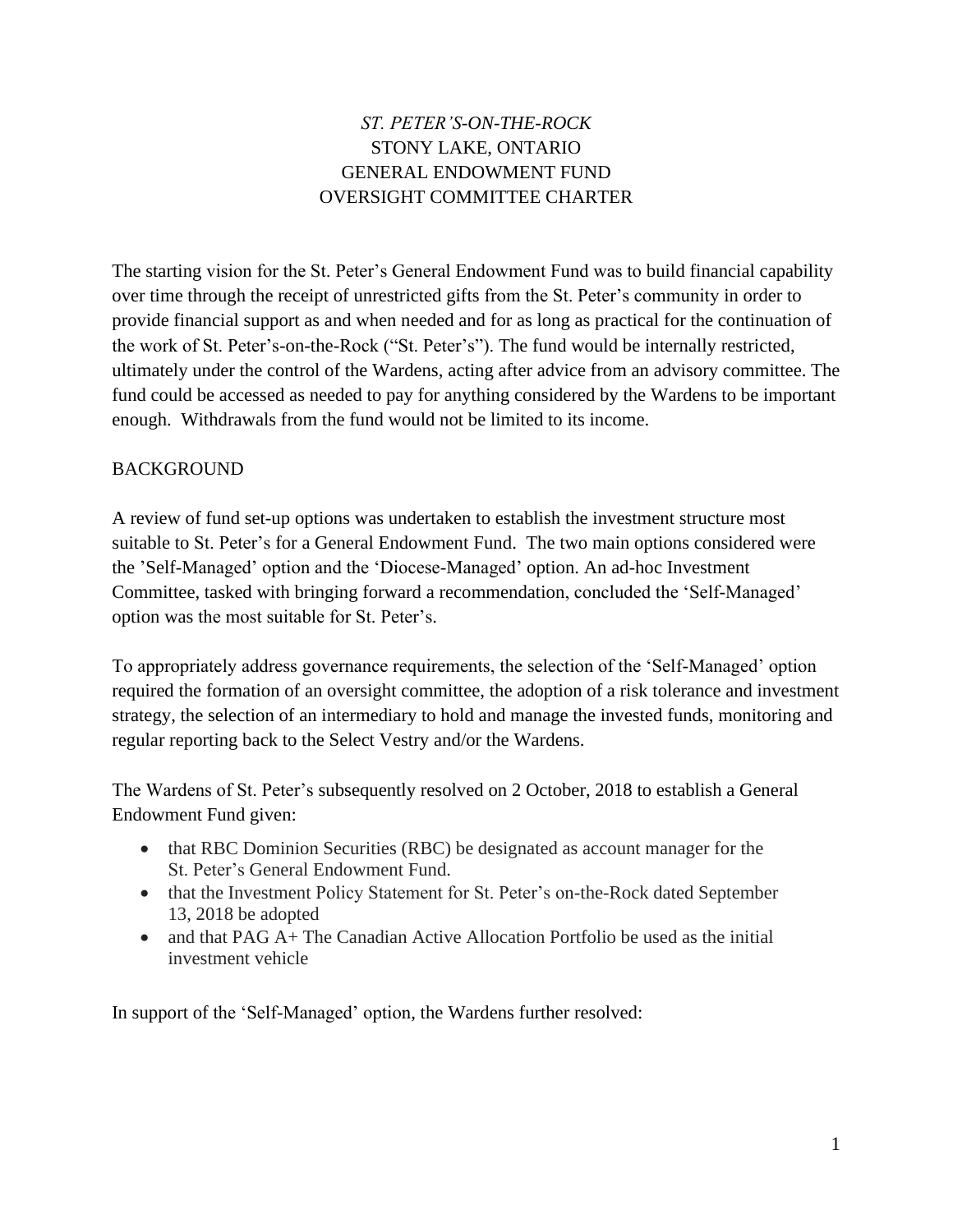## CREATION OF THE ENDOWMENT FUND OVERSIGHT COMMITTEE

1. An Endowment Fund Oversight Committee (the Committee) is established to provide advice and guidance to the Wardens of St. Peter's relative to all aspects of the establishment and operation of the Endowment Fund.

2. The Committee shall consist of three voting members chosen by the Wardens. Voting members of the Committee may be removed from the Committee at any time by decision in writing of the Wardens.

3. Members of the Committee shall be appointed annually by the Wardens and may serve for a maximum of six years.

4. The voting members of the Committee shall choose their own Chair and establish their own procedures except as set out below.

5. The Committee shall meet not less than twice per year. Meetings may be held using any technology which permits all members taking part in the meeting to hear from and communicate with all others taking part in the meeting. At least one meeting in each year shall be, to the extent possible, an in-person meeting. A quorum for any meeting of the Committee shall be a minimum the three voting members. A special meeting may be called at any time at the request of the Chair or any two voting members of the Committee.

6. The Treasurer will sit as a non-voting member. The Treasurer shall be responsible for communicating, on behalf of the Wardens and Vestry, the financial needs of St. Peter's to the Committee on a timely basis.

7. Members of the Committee shall be held responsible not for less than desirable outcomes, but rather for failure to act in a prudent manner.

## DUTIES OF THE ENDOWENT FUND COMMITTEE

8. The Committee shall have the following duties:

a) Make known the existence of the General Endowment Fund and facilitate the making of gifts to the General Endowment Fund, or to the extent the members consider appropriate, cooperate with others who are doing so;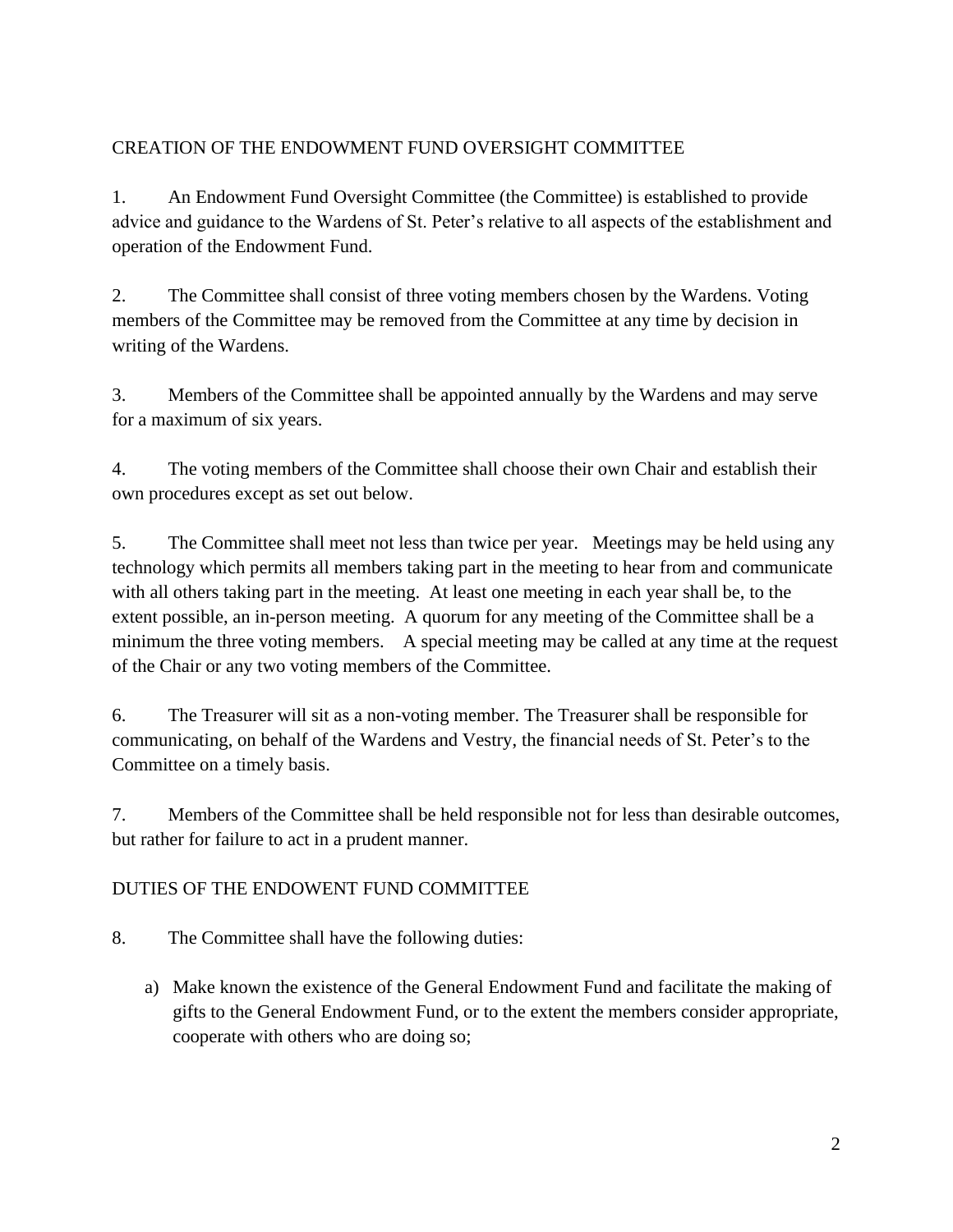- b) Satisfy itself, through the Committee Chair and Treasurer, that all gifts to the General Endowment Fund are being acknowledged and receipted by St. Peter's in a timely fashion;
- c) Discuss with the Wardens and advise them as to the suitability of donations proposed to be made to the General Endowment Fund on a conditional basis;
- d) Be familiar with the requirements placed by the Trustee Act on those who invest or oversee the investment of trust property, as set out in schedule A below, and satisfy itself that these criteria are being met, whether directly through decisions of the Committee or indirectly through decisions of the investment manager(s);
- e) Establish and modify as needed from time to time the investment policies and procedures of the General Endowment Fund;
- f) Select the General Endowment Fund's investment manager or managers from time to time;
- g) Receive, review and consider regular reports received from the investment manager(s), with two or more members of the committee meeting at least twice per year with the investment manager(s);
- h) Any changes to the General Endowment Fund will require the review of the three voting Committee members, while keeping the wardens appropriately appraised. Any direction given to the investment manager will be in writing, requiring the approval of two of the three voting Committee members. All three voting members will be registered with the investment manager as authorized signatories of the account holder;
- i) Receive written requests from the Senior and Junior Wardens for the release of money from the General Endowment Fund, provide such advice to the Wardens as may be appropriate in the circumstances regarding such request, and upon finalization of the request, arrange through the Treasurer for the receipt by St. Peter's of the required funds; and
- j) Report regularly to the Wardens, with such reporting to include at least one written report to the Vestry in each calendar year.

## INVESTMENT POLICIES AND PROCEDURES

9. The Committee shall establish the investment objectives and related policies of the General Endowment Fund, including but not limited to:

- The fund's investment horizon and risk tolerance;
- Preferred allocations as between (e.g.) cash, fixed income investments and equity investments, and as between Canadian and non-Canadian investments;
- Preferred sector allocations or weightings and diversification objectives;
- The extent of the discretion that may be exercised by the investment manager(s); and
- The exercise, if desired, of voting rights.